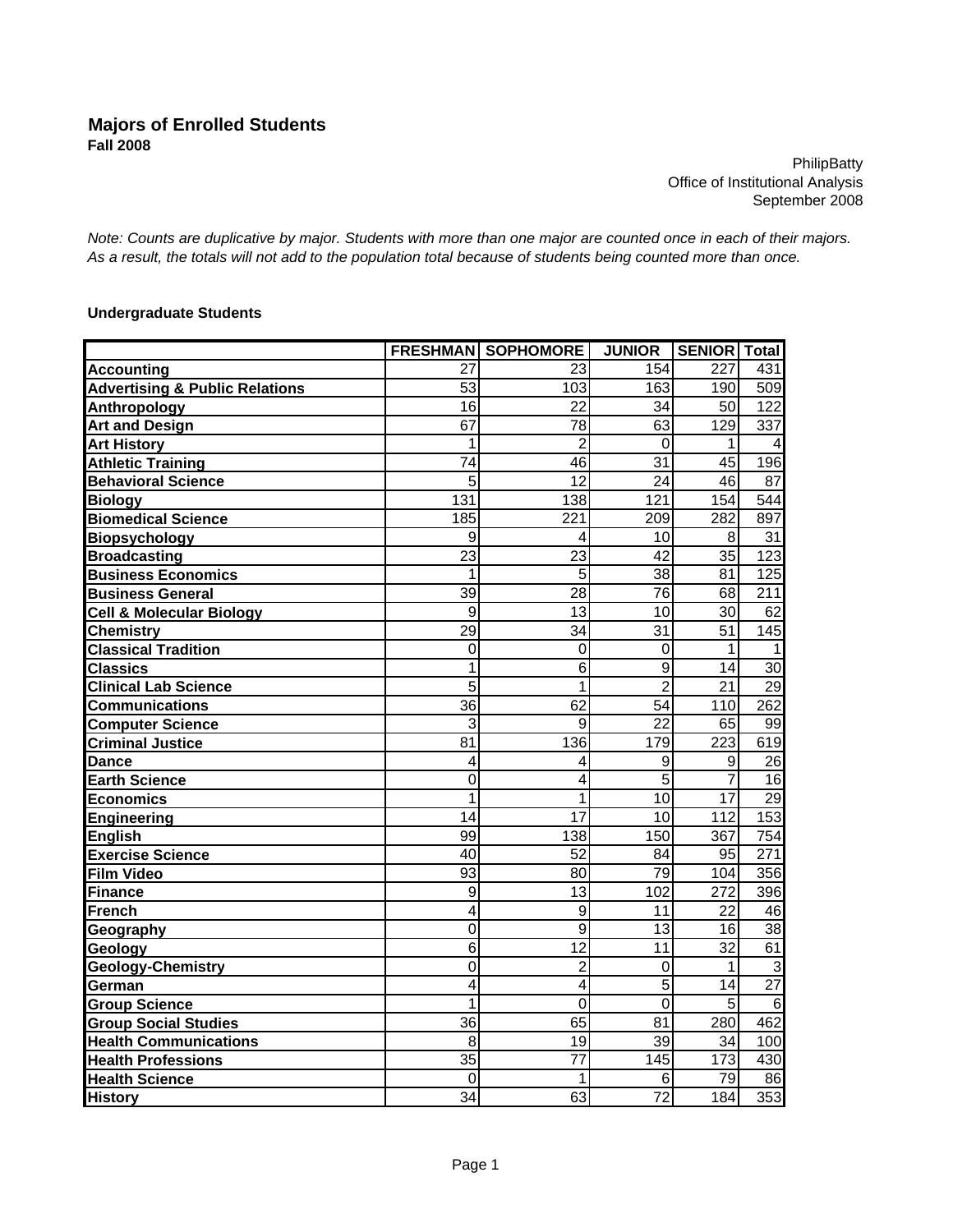| <b>Hospitality Tourism Management</b>               | 41             | 98                        | 121              | 197             | 457              |
|-----------------------------------------------------|----------------|---------------------------|------------------|-----------------|------------------|
|                                                     |                | <b>FRESHMAN SOPHOMORE</b> | <b>JUNIOR</b>    | <b>SENIOR</b>   | <b>Total</b>     |
| <b>Information Systems</b>                          | 0              | 4                         | 15               | 52              | 71               |
| <b>Integrated Science</b>                           | 16             | 19                        | 40               | 100             | 175              |
| <b>International Business</b>                       | 7              | 10                        | 28               | 75              | 120              |
| <b>International Relations</b>                      | 26             | 40                        | 35               | 56              | 157              |
| Journalism                                          | 42             | 36                        | $\overline{27}$  | 35              | 140              |
| Latin                                               | 0              | $\mathbf 0$               | 1                | 0               | 1                |
| <b>Legal Studies</b>                                | 2              | 21                        | 19               | 43              | 85               |
| <b>Liberal Studies</b>                              | 1              | 18                        | $\overline{42}$  | $\overline{78}$ | 139              |
| <b>Management</b>                                   | 10             | 8                         | 120              | 290             | 428              |
| <b>Marketing</b>                                    | 10             | 13                        | 140              | 295             | 458              |
| <b>Mathematics</b>                                  | 78             | 84                        | 107              | 195             | 464              |
| <b>Medical Imaging/Radiation Sci</b>                | 5              | 4                         | 2                | 25              | 36               |
| <b>Music</b>                                        | 36             | 51                        | 36               | 75              | 198              |
| <b>Natural Resources Mgmt</b>                       | 14             | 21                        | 28               | 43              | 106              |
| <b>Non Degree Undergraduate</b>                     | 119            | 10                        |                  | 1               | 131              |
| <b>Nursing</b>                                      | 32             | 28                        | 27               | 287             | 374              |
| <b>Nursing - RN</b>                                 | 1              | 8                         | 8                | 6               | 23               |
| <b>Occupational Safety/Health Mgt</b>               | 0              | 10                        | 10               | 17              | 37               |
| Philosophy                                          | 6              | 16                        | 8                | 32              | 62               |
| Photography                                         | 44             | 37                        | 43               | 64              | 188              |
| <b>Physical Education</b>                           | 12             | 44                        | 74               | 176             | 306              |
| <b>Physics</b>                                      | 10             | 8                         | 7                | 24              | 49               |
| <b>Political Science</b>                            | 46             | 53                        | 78               | 82              | 259              |
| <b>Pre-Business</b>                                 | 430            | 573                       | 254              | 46              | 1303             |
| <b>Pre-Clinical Lab Science</b>                     | 10<br>53       | 7<br>44                   | 30               | 5<br>13         | 29<br>140        |
| <b>Pre-Computer Science</b><br><b>Pre-Economics</b> | 1              | 1                         | 3                | 1               | 6                |
| <b>Pre-Engineering</b>                              | 248            | 168                       | 76               | 57              | 549              |
| <b>Pre-Health Science</b>                           | 261            | 200                       | 31               | 7               | 499              |
| <b>Pre-Information Systems</b>                      | 10             | 34                        | 31               | 17              | 92               |
| <b>Pre-Liberal Studies</b>                          | 0              | 1                         | $\mathbf 0$      | 1               | $\overline{2}$   |
| <b>Pre-Med Img/Radiation Sci</b>                    | 39             | 36                        | 58               | 36              | 169              |
| <b>Pre-Med Tech</b>                                 | 87             | 64                        | 43               | 4               | 198              |
| <b>Pre-Nursing</b>                                  | 360            | 340                       | 270              | 205             | 1175             |
| <b>Pre-Physical Therapy</b>                         | 76             | 39                        | 16               | $\overline{2}$  | $\overline{133}$ |
| <b>Psychology</b>                                   | 152            | 197                       | 236              | 275             | 860              |
| <b>Public Administration</b>                        | 10             | 22                        | 42               | 72              | 146              |
| <b>Russian Studies</b>                              | $\pmb{0}$      | 8                         | 4                | 11              | 23               |
| <b>Social Work</b>                                  | 39             | 66                        | 93               | 97              | 295              |
| <b>Sociology</b>                                    | 4              | 12                        | 39               | 72              | 127              |
| <b>Spanish</b>                                      | 27             | 39                        | 64               | 115             | 245              |
| <b>Special Education</b>                            | 62             | 54                        | 88               | 215             | 420              |
| <b>Statistics</b>                                   | $\overline{5}$ | 10                        | 16               | 31              | 62               |
| <b>Theatre</b>                                      | 14             | 11                        | 15               | 15              | 55               |
| <b>Therapeutic Recreation</b>                       | $\overline{7}$ | 10                        | 15               | 41              | $\overline{73}$  |
| <b>Undecided</b>                                    | 896            | 474                       | $\overline{2}26$ | 141             | 1737             |
| <b>Writing</b>                                      | 25             | 36                        | 53               | 78              | 192              |